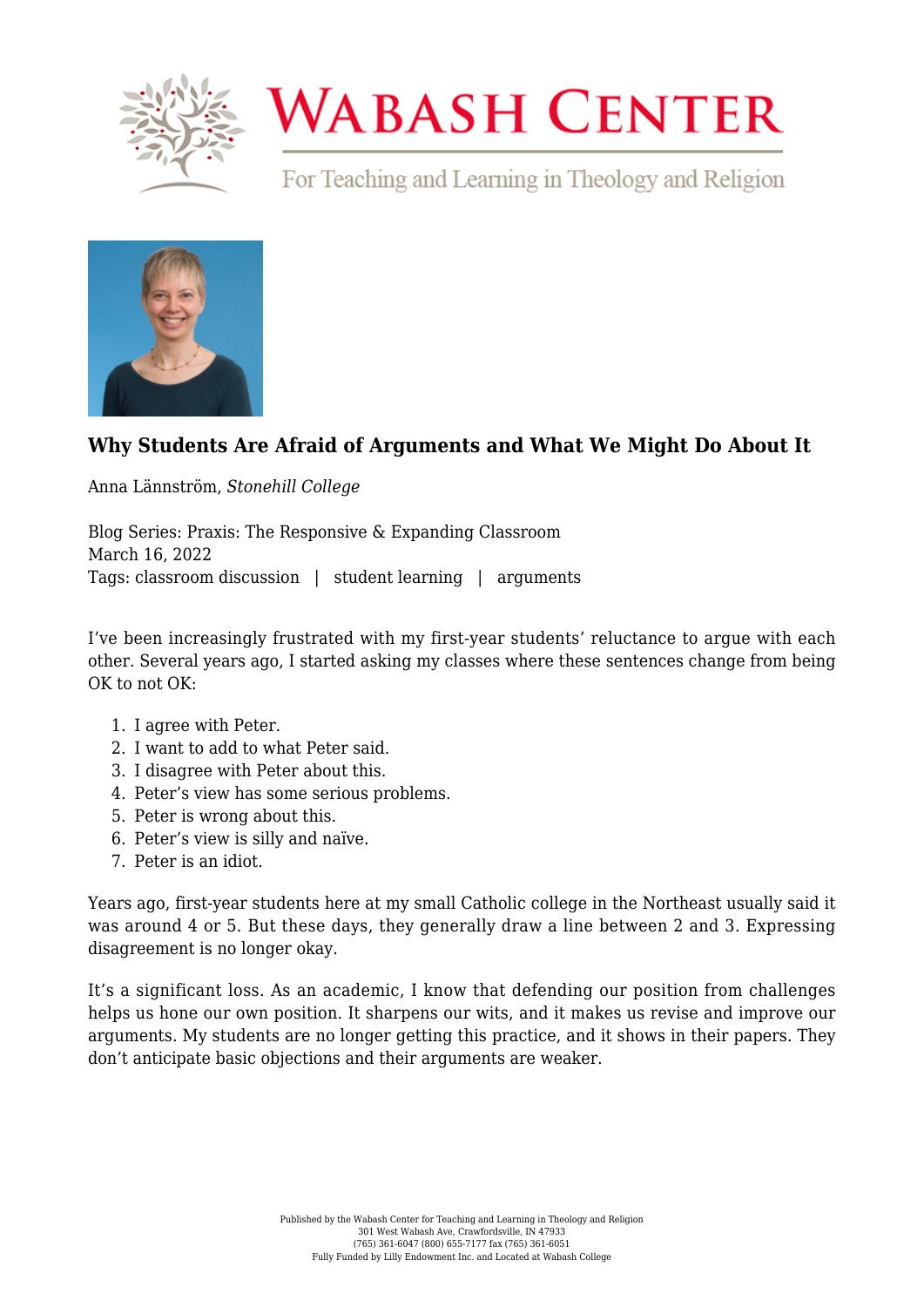For years, I tried to reverse the trend. I explained the value of academic arguments, and I pushed my students to express disagreement with each other. They resisted. I pushed harder.

One day, a student looked at me and said, "We know you want us to fight but we don't want to!"

Of course I didn't want them to *fight*. Did I? The comment shook me, and I started thinking.

- 1. Why did they think that I wanted them to *fight*? Were there downsides to classroom arguments that I wasn't seeing?
- 2. Could I reach my pedagogical goals without having students argue with each other? What might that look like?

I kept thinking.

I studied Buddhism and thought about the downsides of an adversarial approach: It makes us focus on winning, so we listen for flaws and weaknesses, ignoring the strengths of positions. We risk becoming less open to alternative views and less able to see the flaws in our own thinking.

I studied feminism and considered reasons why some won't enter a combative discussion. Not everybody has the confidence and inclination to speak up if they believe that they'll be attacked—and they might see what I consider rather mild disagreements as attacks. I wondered how many had not dared enter those lively discussions that I so fondly remembered from my past classes, and I squirmed.

I have increasingly come to see my students' distaste for disagreement and argument as healthy reactions to an overly angry and combative culture. My students years ago could playfight in class and trust that things would be fine. My students today have seen too many discussions turn nasty. Too much is at stake for them socially. They don't have that luxury.

I rethought my approach. I want them to "fight" because I want them to get better at building and examining arguments. Could I treat "fighting" as the means, not the goal, and then reach that goal in a different way?

I started shifting the focus away from students arguing with each other towards us together examining and arguing with the text and its author. I let them work together to identify flaws and to devise ways to improve arguments, and we discuss better and worse ways to communicate what we discover to an author. It's not as effective as arguments with each other for teaching students how to improve their arguments and respond to objections. But they like having a class in which they talk and figure things out together. And I like the care and sensitivity with which they investigate the views of others, finding things to appreciate and ideas to consider—even in arguments that I thought were rather bad.

I worry that by letting them avoid "fighting," I am ignoring something crucial. Students need to